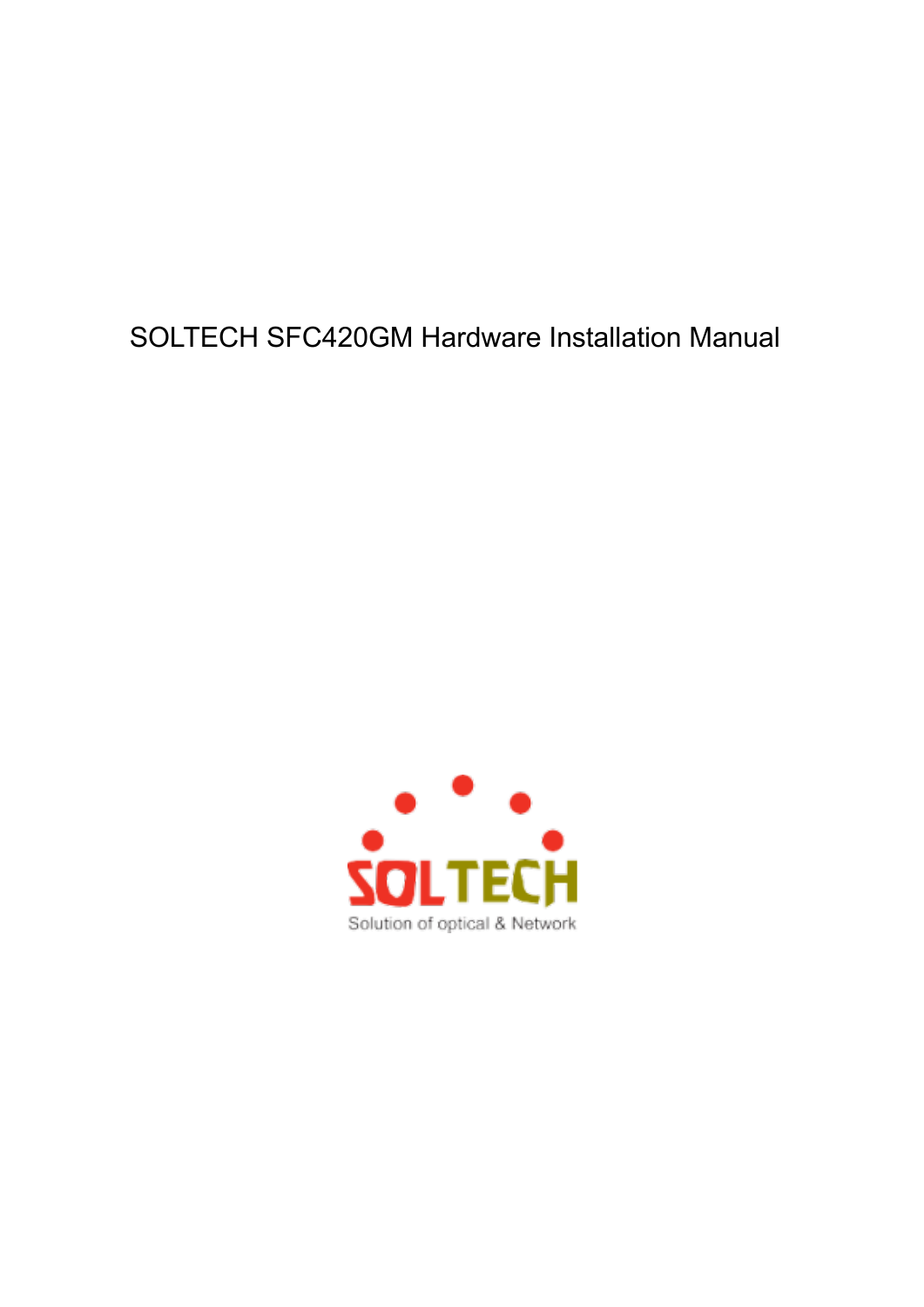

# **Table of Contents**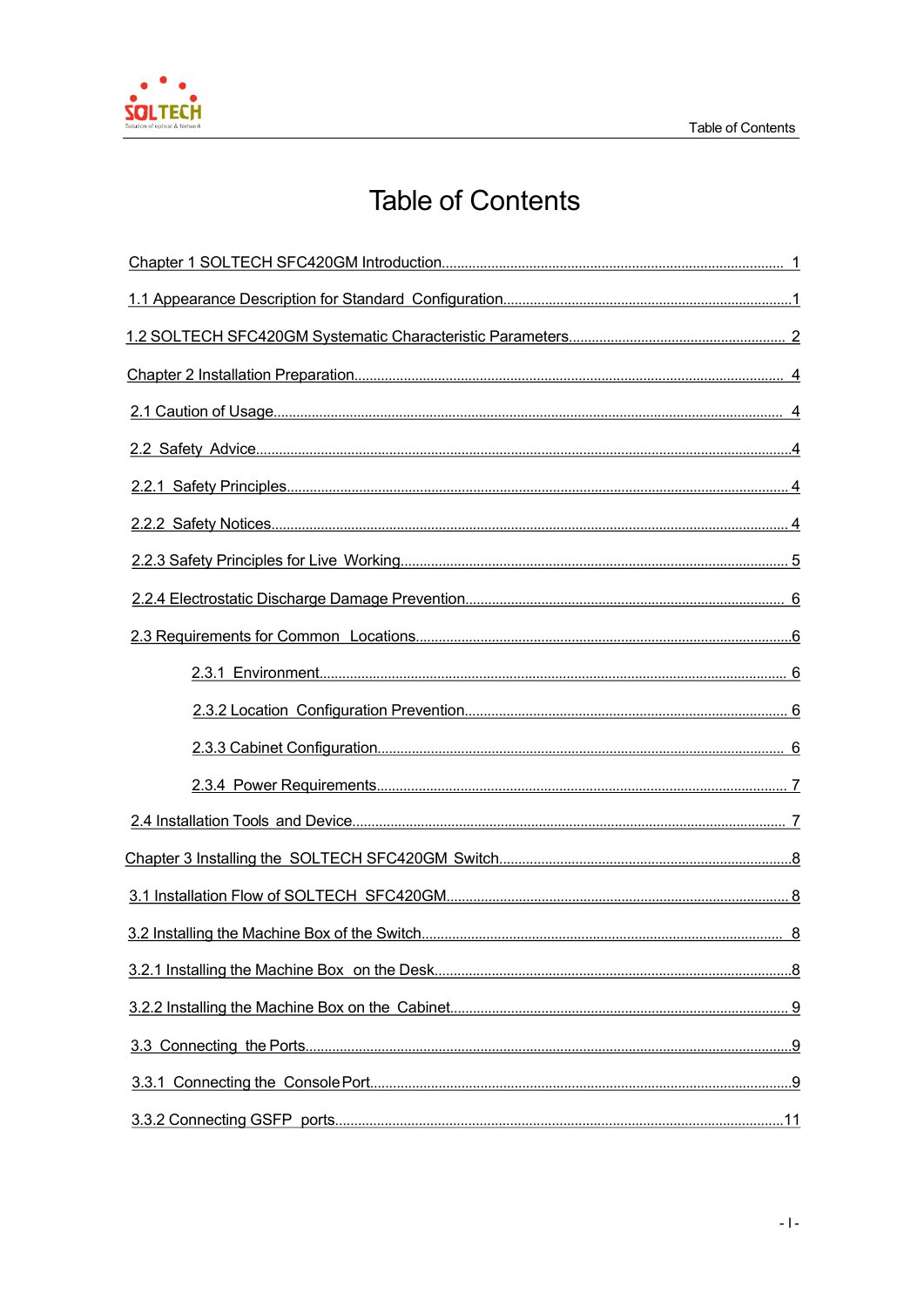# SOLTECH

### Table of Contents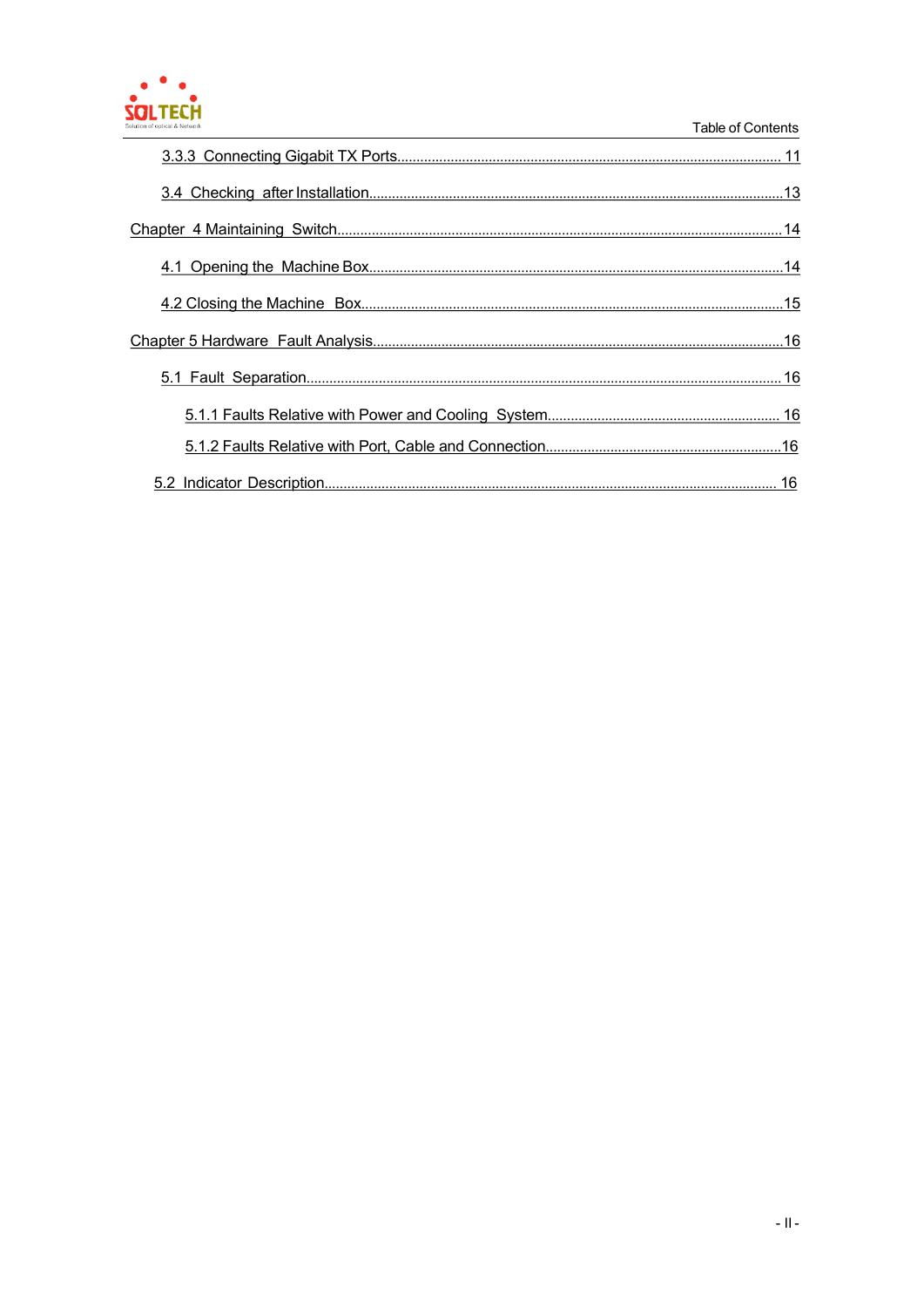

<span id="page-3-0"></span>

# **Chapter 1 SOLTECH SFC420GM Introduction**

The section describes the characteristics and parameters of SOLTECH SFC420GM and gives an overview of SOLTECH SFC420GM.

### 1.1 Appearance Description for Standard Configuration

The built-in ports of SOLTECH SFC420GM are: 8 gigabit TX ports, 2 GSFP and 1 C LI port. See table 1-1.

| Port                  | Attribute                                     |
|-----------------------|-----------------------------------------------|
| 1000M TX port         | RJ45 interface, with LINK/ACT/Speed indicator |
| <b>GSFP</b> interface | GSFP interface, with LINK/ACT indicator       |
| CLI port              | A rate of 9600bps, RJ45 interface             |

#### Table 1- 1 Attributes of the built-in port

Besides, SOLTECH SFC420GM switch has one grounding column and one power inp ut at its back.



Figure 1- 1 Front template of the SOLTECH SFC420GM switch

| No. | Abbrey.                  | Name                                        | Description                                                                                                           |
|-----|--------------------------|---------------------------------------------|-----------------------------------------------------------------------------------------------------------------------|
|     | Reset                    | Reset                                       | Keep the device powered on, press the<br>button "Reset" for 6s, and the system will<br>return to the default setting. |
| 2   | <b>PWR</b><br><b>SYS</b> | &<br>indicator<br>Power<br>System indicator | If the switch is powered on, the indicator<br>is on.<br>If the switch is started, the system<br>indicator flickers.   |
| 3   | $1 - 8$                  | Link/Act indicator on<br>each port          | Always on in orange: 10/100M                                                                                          |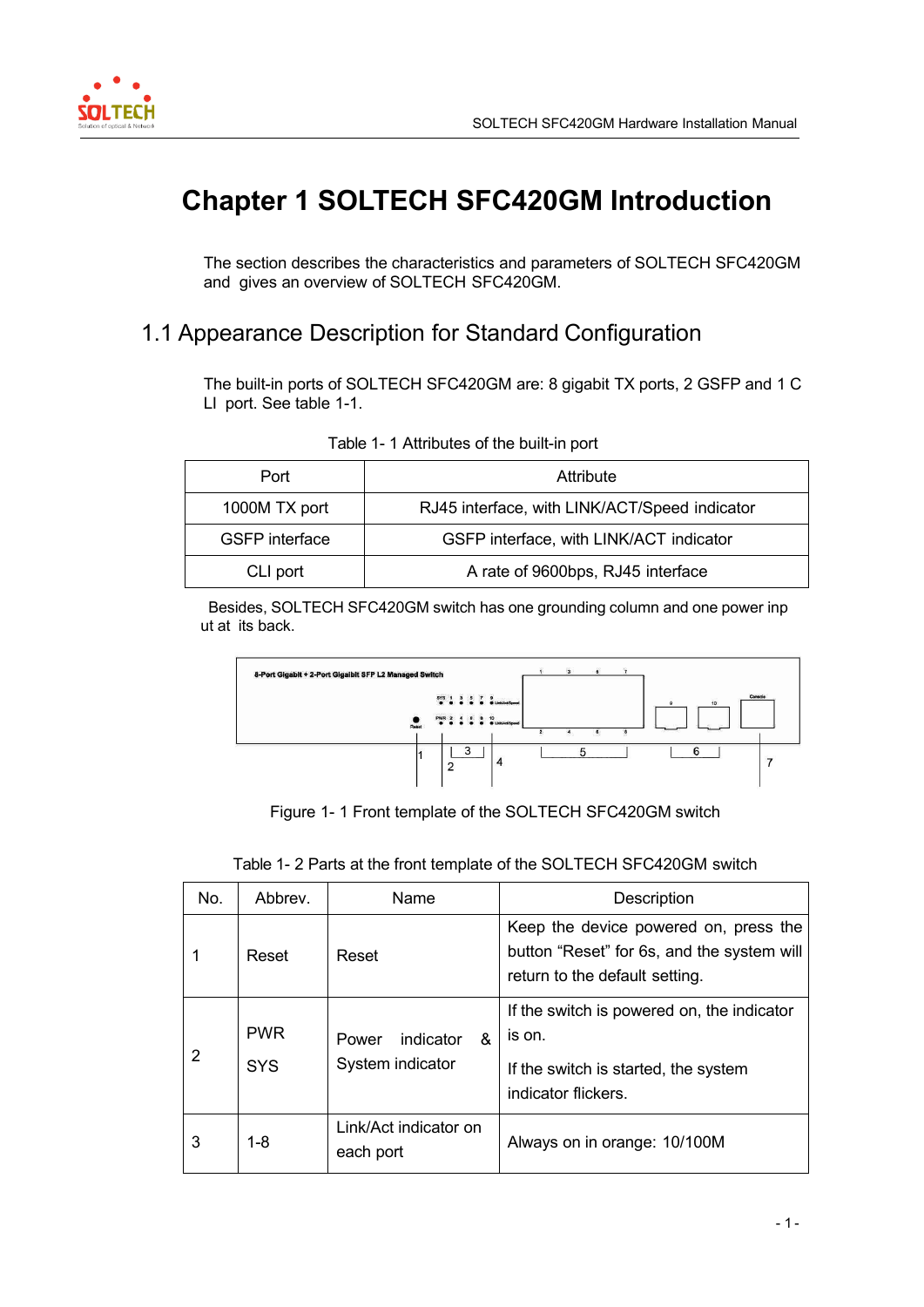<span id="page-4-0"></span>

|               |                  |                                  | Always on in green: 1000M                                                                           |
|---------------|------------------|----------------------------------|-----------------------------------------------------------------------------------------------------|
|               |                  |                                  | Off: no signal transmission                                                                         |
|               |                  | Link/Act indicator on            | Always on in green: 1000M                                                                           |
| $9 - 10$<br>4 | <b>GSFP</b> port | Off: no signal transmission      |                                                                                                     |
| 5             | <b>RJ45</b>      | Gigabit TX port 1-8              | 8 gigabit TX ports                                                                                  |
| 6             | <b>GSFP</b>      | Gigabit optical port<br>$9 - 10$ | 2 GSFP interfaces                                                                                   |
| 7             | CLI              | Console port                     | It can be used to connect a computer or<br>a terminal for monitoring and configuring<br>the switch. |



Figure 1- 2 Back template of the SOLTECH SFC420GM switch

| Table 1- 3 Parts at the back template of the SOLTECH SFC420GM switch |  |
|----------------------------------------------------------------------|--|
|----------------------------------------------------------------------|--|

| No. | Abbrey. | Name             | Description                 |
|-----|---------|------------------|-----------------------------|
|     |         | Grounding column | The grounding must be fine. |
|     |         | AC power socket  | AC100~240V                  |

# 1.2 SOLTECH SFC420GM Systematic Characteristic Parameters

|            | Memory                                             | Flash: 16M Bytes;    |
|------------|----------------------------------------------------|----------------------|
|            |                                                    | Memory: 128M Bytes;  |
| Hardware   | Standard configuration                             | 8 gigabit TX ports;  |
| characteri |                                                    | 2 gigabit GSFP ports |
| stics      |                                                    | 1 CLI port           |
|            | <b>Dimensions</b><br>mm<br>$(W \times D \times H)$ | 280×180×44           |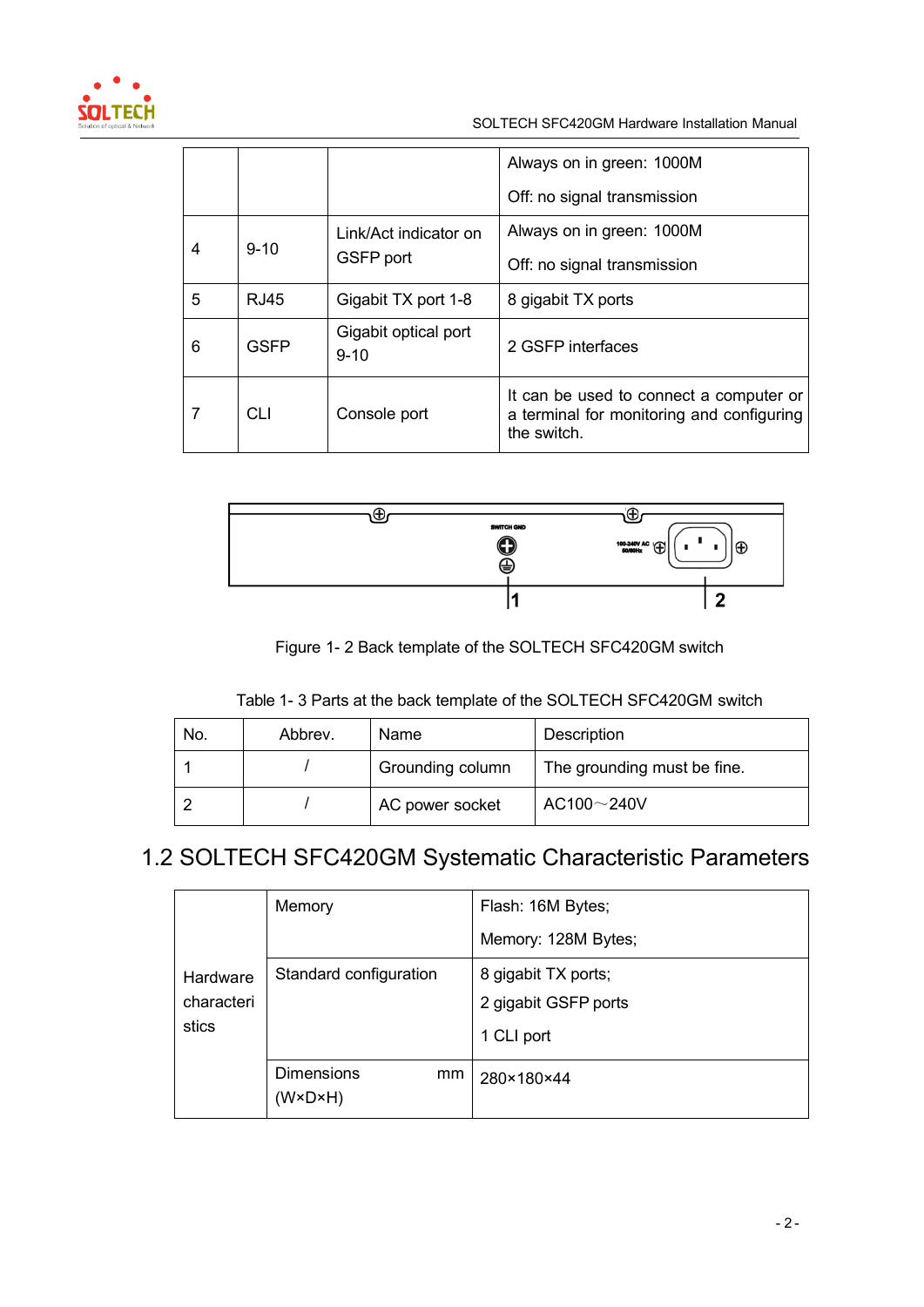

| temperature/<br>Operating<br>humidity | $0^{\circ}$ C ~45°C; 10% ~90% non-condensing |
|---------------------------------------|----------------------------------------------|
| temperature/<br>Storage<br>humidity   | -40°C ~70°C; 5% ~90% non-condensing          |
| Power characteristics                 | input voltage: $AC100 \sim 240V$ ,           |
|                                       | input frequency: $50\neg 60$ Hz              |
| Power consumption                     | 7.35W (Max)                                  |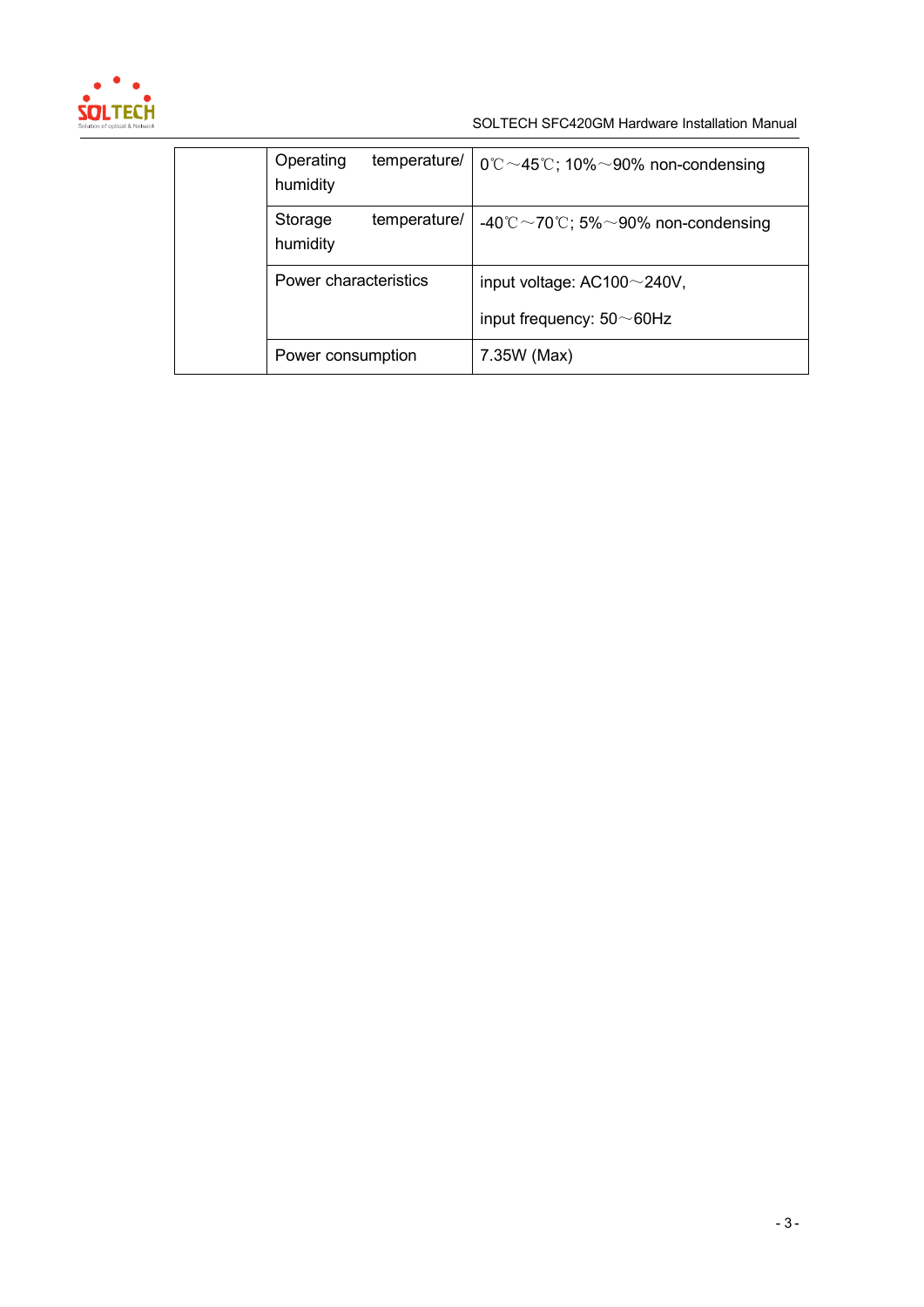<span id="page-6-0"></span>

# **Chapter 2 Installation Preparation**

# 2.1 Caution of Usage

Similar to other electronic products, the semiconductor chip easily gets damaged if you power on or off abruptly and frequently. To restart up the switch of SOLTECH S FC420GM, you have to open the power on-off after the power is cut down for three t o five seconds.

Avoid severe collision or falling down from the height to protect the parts in the swit ch.

Do not insert the Ethernet plug into the console port (RJ45 8-line socket). Similarly, do not insert the console cable into the console port (RJ45 8-line socket).

### **Note:**

1)When you plug or dial the power line, keep the power line horizontal with the pow er socket.

2)When the lifetime of our products ends, handle them according to national laws a nd regulations, or send these products to our company for collective processing.

### 2. Safety Advice

- 1. Safety Principles
	- Keep dustless and clean during or after the installation.
	- Put the cover at the safe place.
	- Put tools at the right place where they are not easily falling down.
	- Put on relatively tight clothes fasten the tie or scarf well and roll up the sleeve, avoiding stumbling the machine box.
	- Put on the protective glasses if the environment may cause damage to your e yes.
	- Avoid incorrect operations that may cause damage to human or devices.

#### 2.2.2 Safety Notices

The safety notices mentioned here means that improper operation may lead to bod y damage.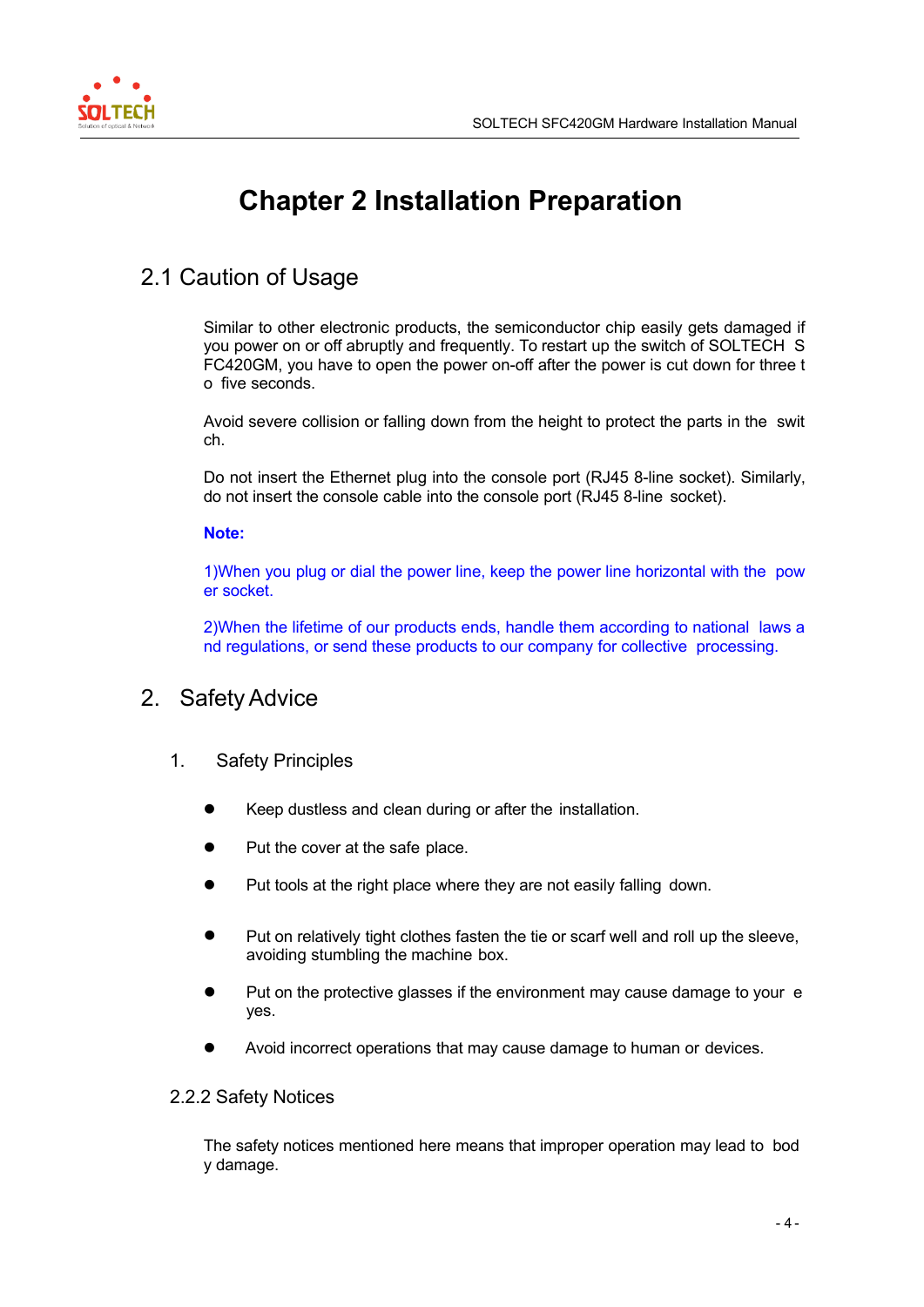<span id="page-7-0"></span>

- Read the installation guide carefully before you operate the system.
- Only professionals are allowed to install or replace the switch.
- Pull out the AC power socket and close the direct-current power before opera ting on the machine box or working beside the power supply.
- The final configuration of products must comply with relative national laws an d regulations.
- 3. Safety Principles for Live Working

When you work under electricity, following the following principles:

- Put off ornaments, such as ring, necklace, watch and bracelet, before you op erate under live working. When metal articles connect the power to the groun d, short circuit happens and components may be damaged.
- Pull out the AC power socket and close the direct-current power before opera ting on the machine box or working beside the power supply.
- When the power is on, do not touch the power.
- Correctly connect the device and the power socket.
- Only professionals are allowed to operate and maintain the device.
- Read the installation guide carefully before the system is powered on.

#### **Note:**

1)Check potential dangers, such as the humid floor, ungrounded extensible power li ne and tatty power line.

2)Install the emergent on-off at the working room for turning off the power when trou ble happens.

3)Turn off the power on-off of the switch and plug off the power line before installing or uninstalling the machine box or working beside the power.

- 4) Do not work alone if potential dangers exist.
- 5) Cut off the power before checkout.
- 6) If trouble happens, take the following measures:
	- A. Cut off the system's power.
	- B. Alarm.

C.Take proper measures to help persons who are hit by the disaster. Artificial respir ation is needed if necessary.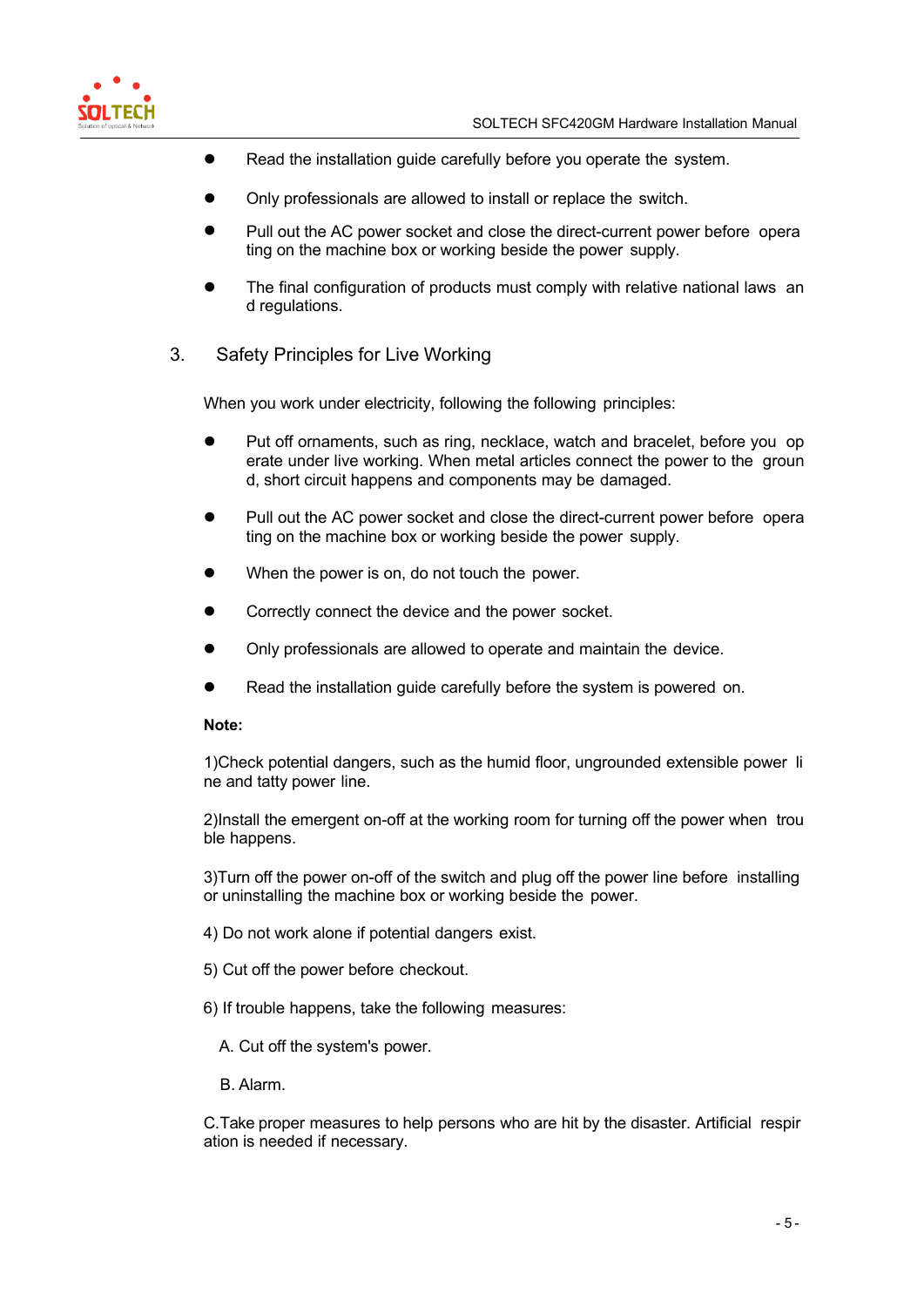<span id="page-8-0"></span>

D. Seek for medical help, or judge the loss and seek for available help.

### 2.2.4 Electrostatic Discharge Damage Prevention

Electrostatic discharge may damage devices and circuits. Improper treatment may cause the switch to malfunction completely or discontinuously.

Move or locate the devices according to the measures of electrostatic discharge pre vention, ensuring the machine box connects the ground. Another measure is to wea r the static-proof hand ring. If there is no hand ring, use the metal clip with the metal cable to clip the unpainted metal part of the machine box. In this case, the static is d ischarged to the ground through the metal cable of the clip. You can also discharge the static to the ground through your body.

### 3. Requirements for Common Locations

This part describes the requirements for the installation locations.

### 1. Environment

The switch can be installed on the desk or the cabinet. The location of the machine box, cabinet planning and indoor cabling are very important for normal system's fun ction. Short distance between devices, bad ventilation and untouchable control plat e will cause maintenance problems, systematic faulty and breakdown.

For location planning and device locating, refer to section 2.3.2 "Location Configura tion Prevention".

2. Location Configuration Prevention

The following preventive measures assist you to design the proper environment for the switch.

- Make sure that the workshop is well-ventilated, the heat of electrical devices i s well-discharged and sufficient air circulation is provided for device cooling.
- Avoid to damage devices by following the electrostatic discharge prevention procedure.
- Put the machine box at the place where cool air can blow off the heat inside t he machine box. Make sure the machine box is sealed because the opened machine box will reverse the cool air flow.

### 2.3.3 Cabinet Configuration

The following content assists you to make a proper cabinet configuration: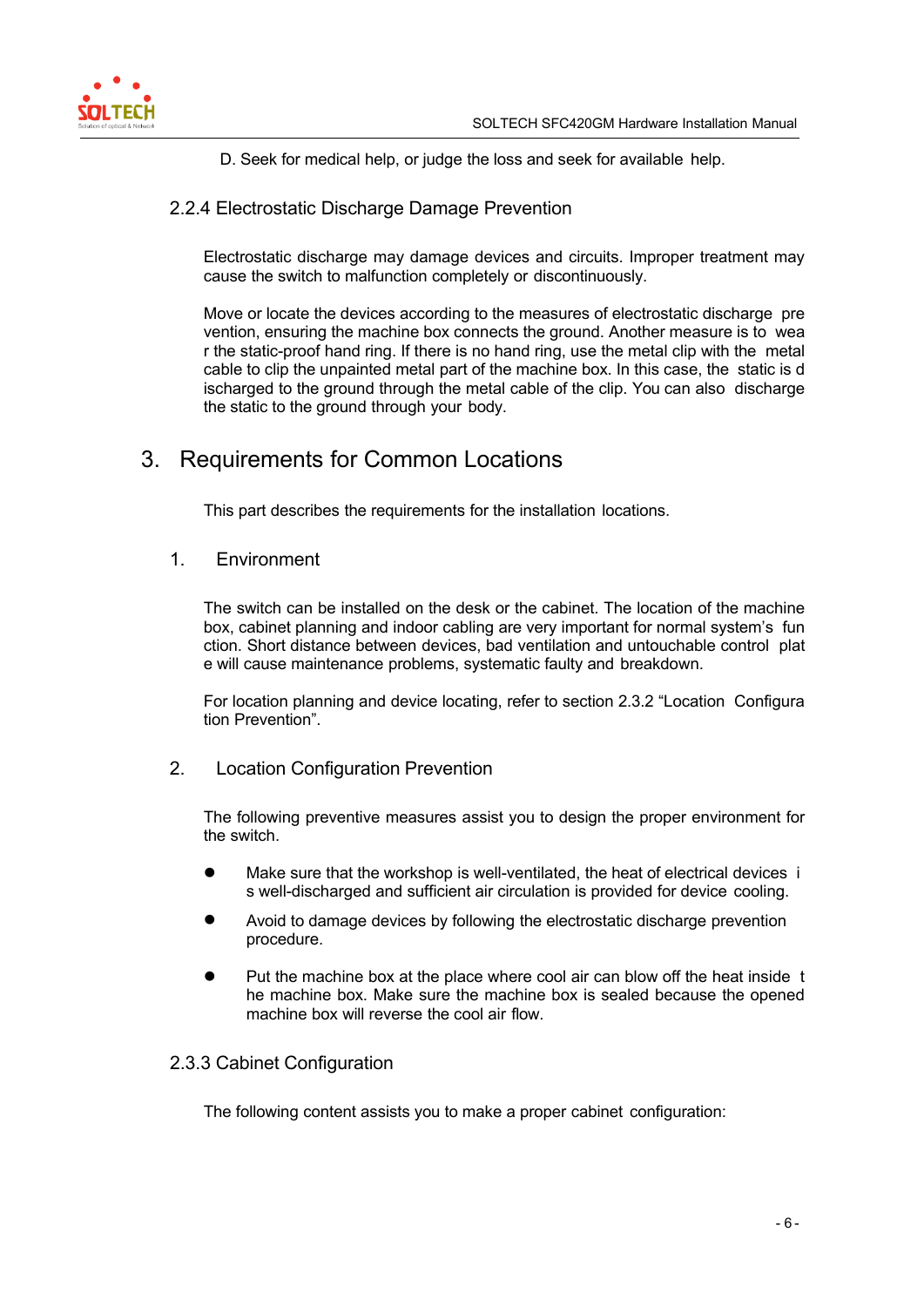<span id="page-9-0"></span>

- Each device on the cabinet gives off heat when it runs. Therefore, the sealed cabinet must have the heat-discharge outlet and the cooling fan. Do not put t he devices too close, avoiding bad ventilation.
- When you install the machine box at the open cabinet, prevent the frame of th e cabinet from blocking the airway of the machine box.
- Ensure that nice ventilation is provided for the devices installed at the bottom of the cabinet.
- The clapboard separates exhaust gas and inflow air, and boost cool air to flo w in the machine box. The best location of the clapboard is decided by the air flow mode in the machine box, which can be obtained through different locati on tests.

### 2.3.4 Power Requirements

Make sure that the power supply has nice grounding and the power at the input sid e of the switch is reliable. The voltage control can be installed if necessary. At least a 240 V, 10A fuse or a breaker is provided in the phase line if you prepare the short -circuit prevention measures for a building.

#### **Caution:**

If the power supply system does not have good grounding, or the input power distur bs too much and excessive pulses exist, the error code rate of communication devi ces increases and even the hardware system will be damaged.

### 4. Installation Tools and Device

The tools and devices to install the SOLTECH SFC420GM switch are not provided b y the SOLTECH SFC420GM switch. You yourself need to prepare them. The followi ng are the tools and devices needed for the typical installation of the SOLTECH SF C420GM switch:

- **Screwdriver**
- Static armguard
- Bolt
- Ethernet cable
- Other Ethernet terminal devices
- Control terminal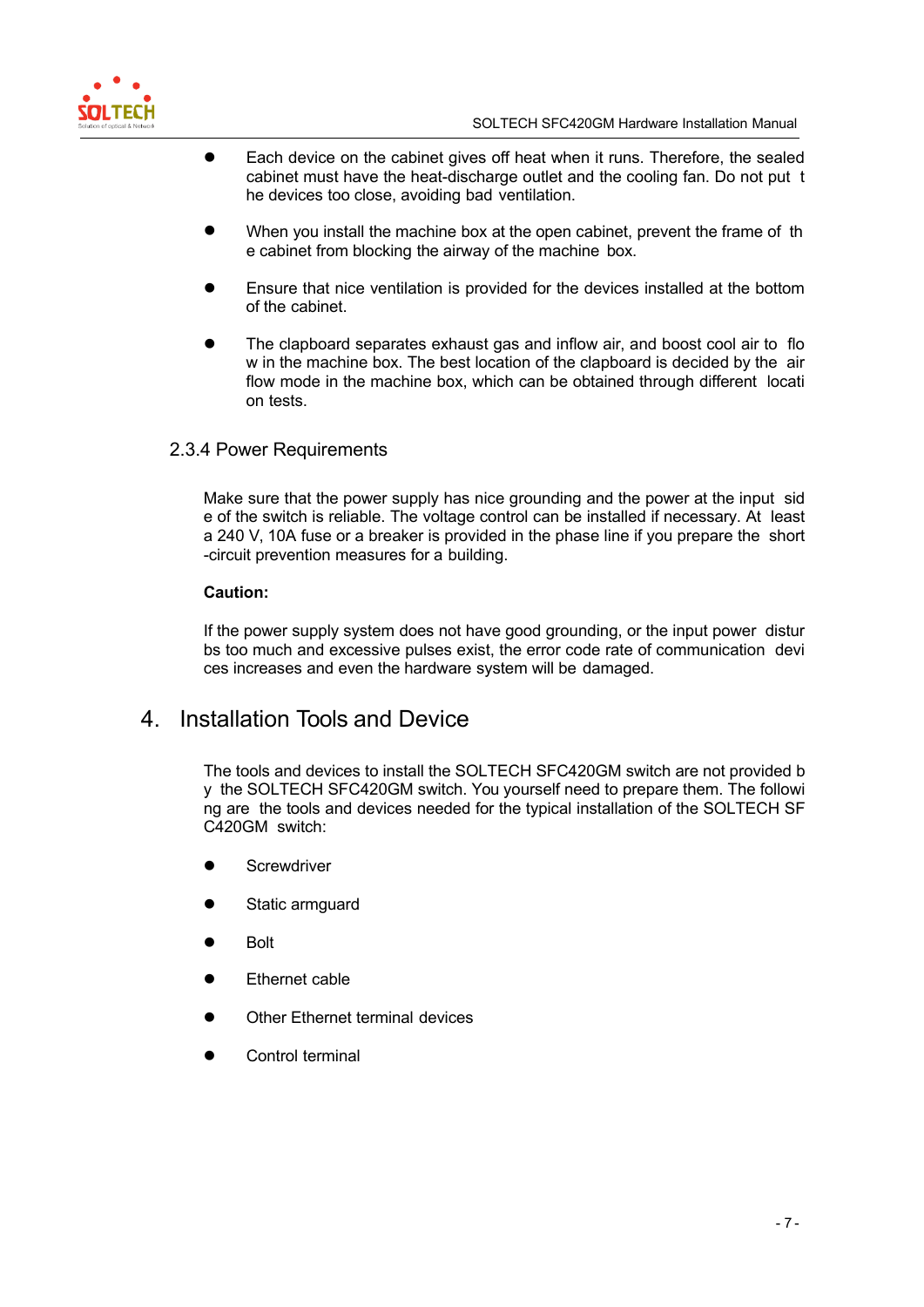<span id="page-10-0"></span>

# **Chapter 3 Installing the SOLTECH SFC420GM Switch**

### **Caution:**

Only professionals are allowed to install or replace the devices.

3.1 Installation Flow of SOLTECH SFC420GM



# 2. Installing the Machine Box of the Switch

The installation of the machine box has two modes:

- Installing the machine box on the desk
- $\bullet$  Installing the machine box on the cabinet
- 3.2.1 Installing the Machine Box on the Desk

The SOLTECH SFC420GM switch can be directly put on the smooth and safe desk.

**Note:**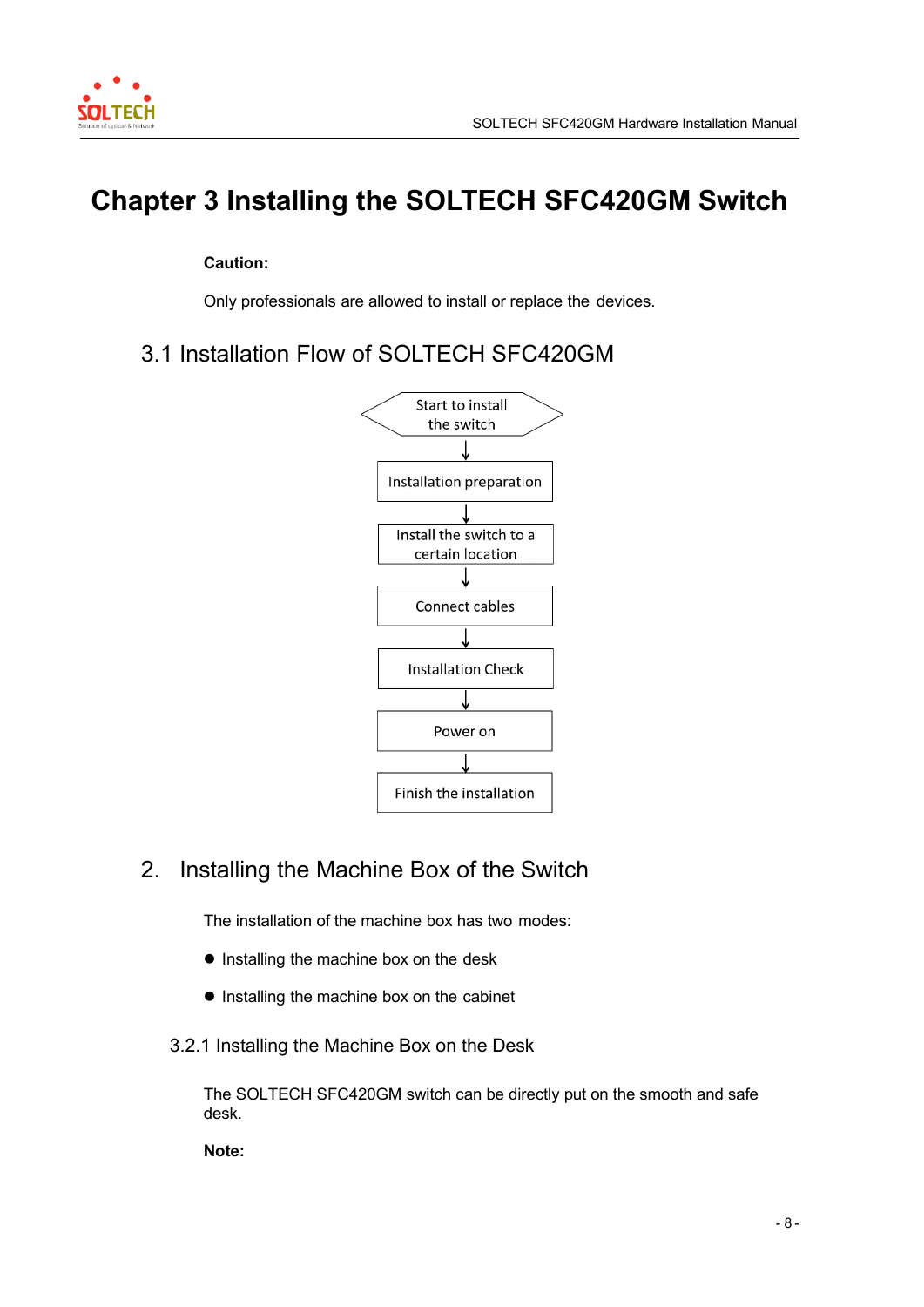<span id="page-11-0"></span>

Do not put things weighing 4.5 kg or over 4.5 kg on the top of the switch.

### 3.2.2 Installing the Machine Box on the Cabinet

The machine box of the switch is fixed on the cabinet through the brackets. When y ou fix the brackets, the front template of the switch faces forward. The detailed oper ations are shown in Figure 3-1.



Figure 3- 1 Fixing the machine box of the switch

After the brackets are installed, install the switch on the cabinet. See Figure 3-2.



Figure 3- 2 Installing the switch on the cabinet

### 3. Connecting the Ports

1. Connecting the Console Port

The switch of SOLTECH SFC420GM has a console port.

The rate of the console port is 9600bps. It has a standard RJ45 plug. After you con nect the console port to the serial port of PC through a console cable, you can confi gure and monitor the switch of SOLTECH SFC420GM by running the terminal emul ation software, such as super Windows terminal. The cable is provided according to the host. The communication parameters of the terminal serial port can be set to a r ate of 9600bps, eight data bits, one stop bit, no sum check bit and traffic control.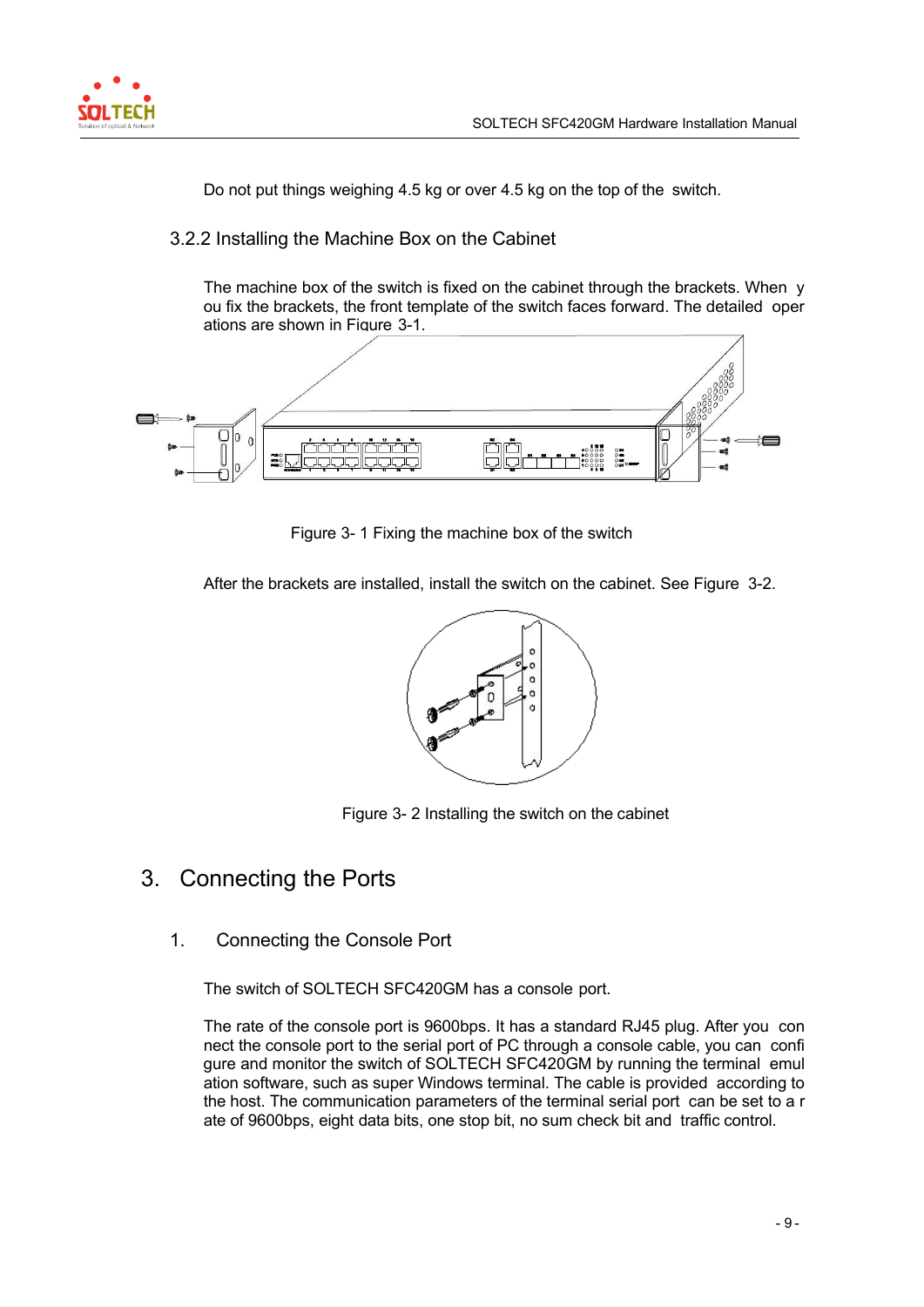

The RJ45 connector of the console port is shown in Figure 3-3. The RJ45 plug corr esponds to the RJ45 socket, whose pins can be aligned from left to right with the va lue from 1 to 8.







Figure 3-4 Connecting the Console port and the PC of the SOLTECH SFC420GM switch

| <b>TADIO OF TITING OF THE CONSOLUTION</b> |            |            |  |
|-------------------------------------------|------------|------------|--|
| NO.                                       | Name       | Remarks    |  |
| 6                                         | <b>RXD</b> | Input      |  |
| 3                                         | <b>TXD</b> | Output     |  |
| 4,5                                       | SG         | <b>GND</b> |  |

Table 3- 1 Pins of the console port

### **Note:**

The console port of SOLTECH SFC420GM does not support traffic control. Therefor e, you must set the option data traffic control to none when you configure the switch with the super terminal. Otherwise, the single-pass problem will arise on the super t erminal.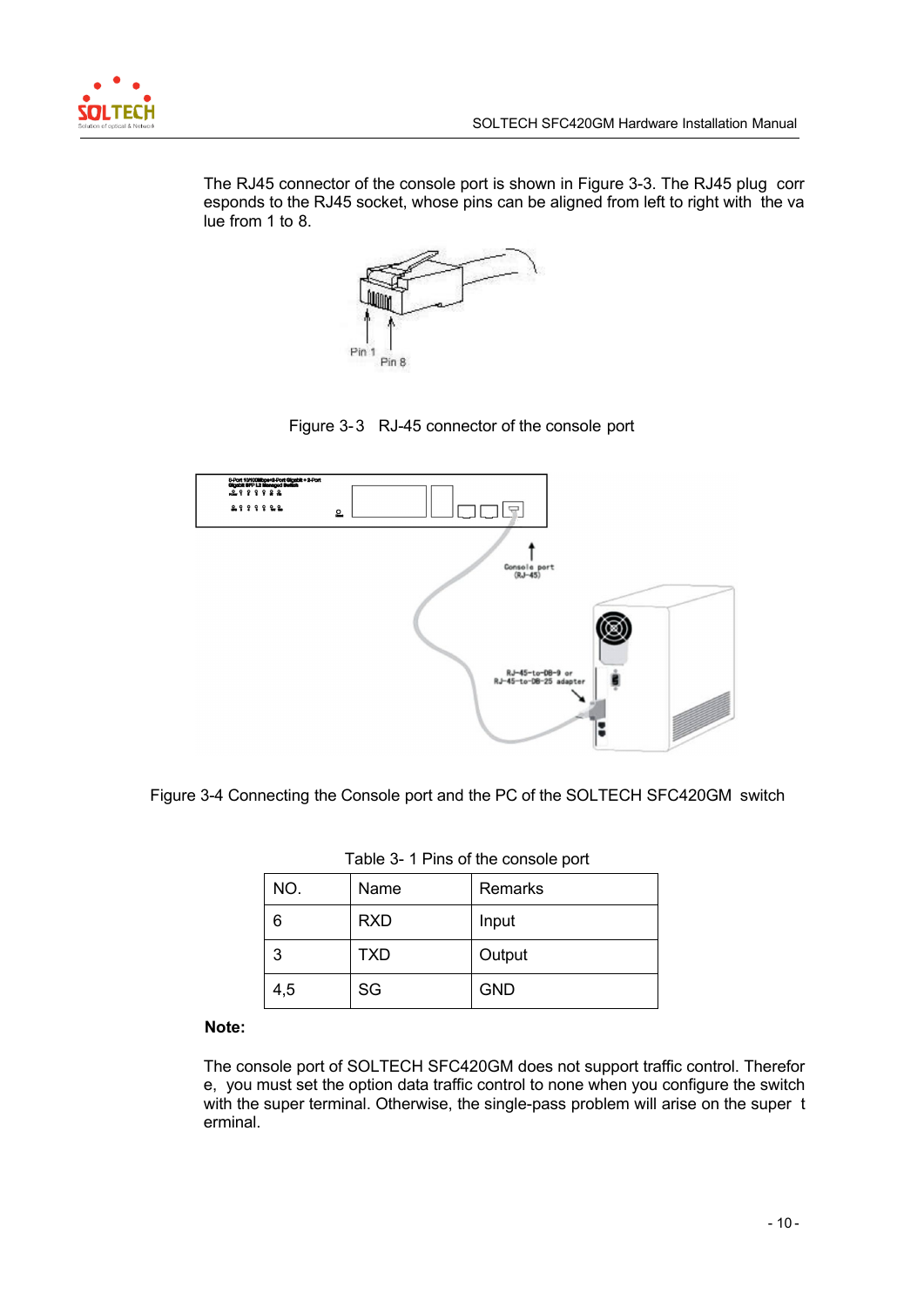<span id="page-13-0"></span>

The cable is used to connect the CLI of the SOLTECH SFC420GM switch and the o utside console terminal device. One end of the cable is a 8-pin RJ45 plug and the o ther end is a 9-hole plug (DB9). The RJ45 plug is put into the socket of the CLI on t he SOLTECH SFC420GM switch.

### 3.3.2 Connecting GSFP ports

SOLTECH SFC420GM provides 2 gigabit GSFP ports, and their corresponding indi cators are 9~10. The ports can connect other GSFP modules through the fiber to ot her Ethernet terminal devices.



Figure 3-5 Connecting the 1000M Base-TX port and other Ethernet terminals

### 3.3.3 Connecting Ethernet TX Ports

The SOLTECH SFC420GM switch has 8 10/100/1000Base-T ports and their corres ponding indicators 1 to 8, used for indicating the state of port Link/ACT/Speed.

To use the electrical port, you can connect the electrical port and other Ethernet dev ices with the direct-through or cross cable through the UTP port. In this case, the co rresponding optical port cannot be used. The numbering order of the pins in the UT P port is the same as the console port.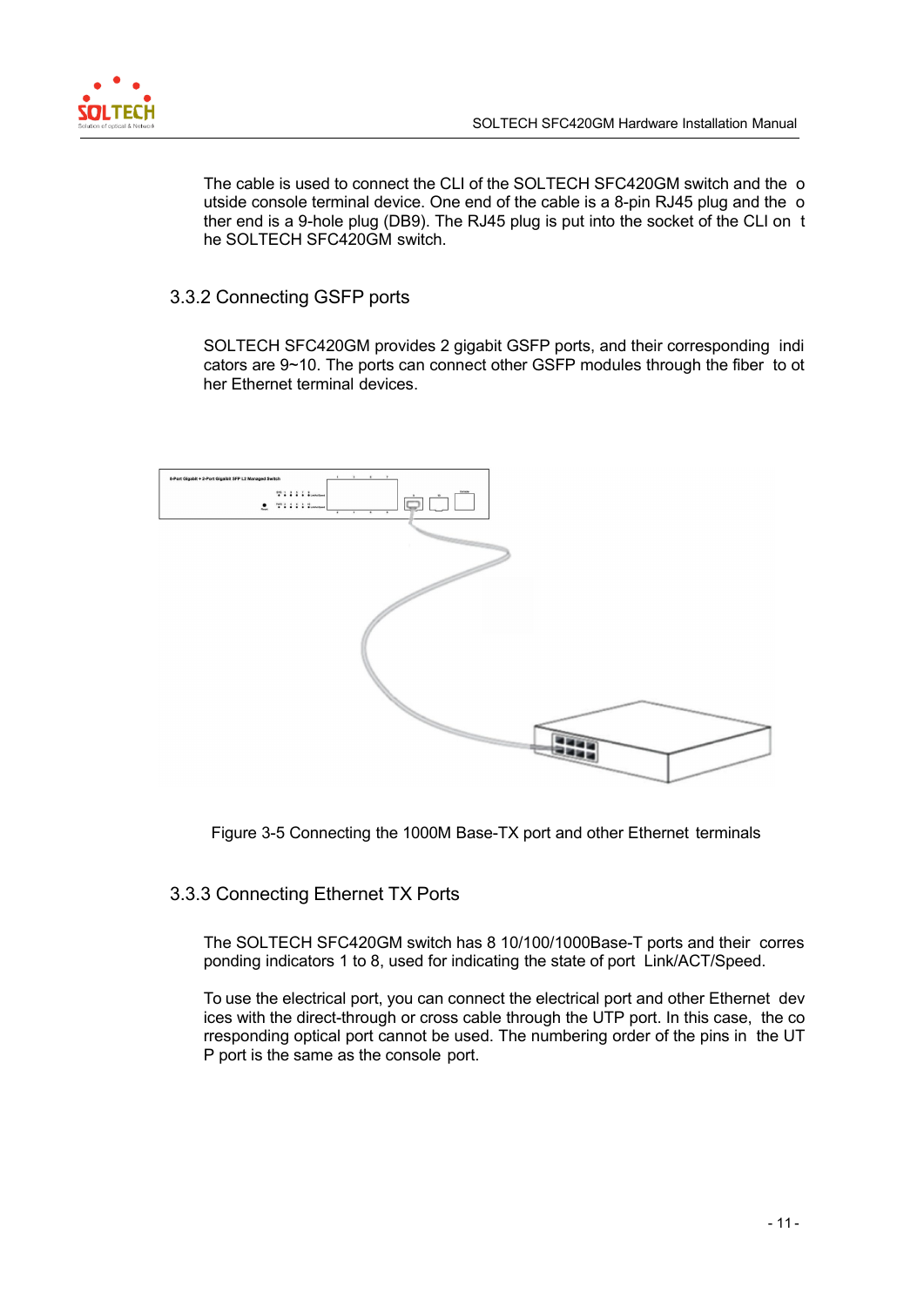



Figure 3-6 RJ-45 connector of the console port

Because 8 10/100 Base-T ports of SOLTECH SFC420GM support the MDI/MDIX a uto-identification of the cable, SOLTECH SFC420GM can adopt five classes of dire ct-through/cross network cables when it connects other Ethernet terminals.



Figure 3-7 Connecting the 1000 Base-TX port and other Ethernet terminals

| No.            | Pin name                                      | Remarks |
|----------------|-----------------------------------------------|---------|
| 1              | Sending/receiving the normal phase of data 0  | TP0+    |
| $\overline{2}$ | Sending/receiving the paraphase of the data 0 | TP0-    |
| 3              | Sending/receiving the normal phase of data 1  | $TP1+$  |
| 4              | Sending/receiving the normal phase of data 2  | TP2+    |
| 6              | Sending/receiving the paraphase of the data 2 | TP2-    |

| Table 3-3 Definition of the pins of the gigabit RJ45 port |  |  |  |  |
|-----------------------------------------------------------|--|--|--|--|
|                                                           |  |  |  |  |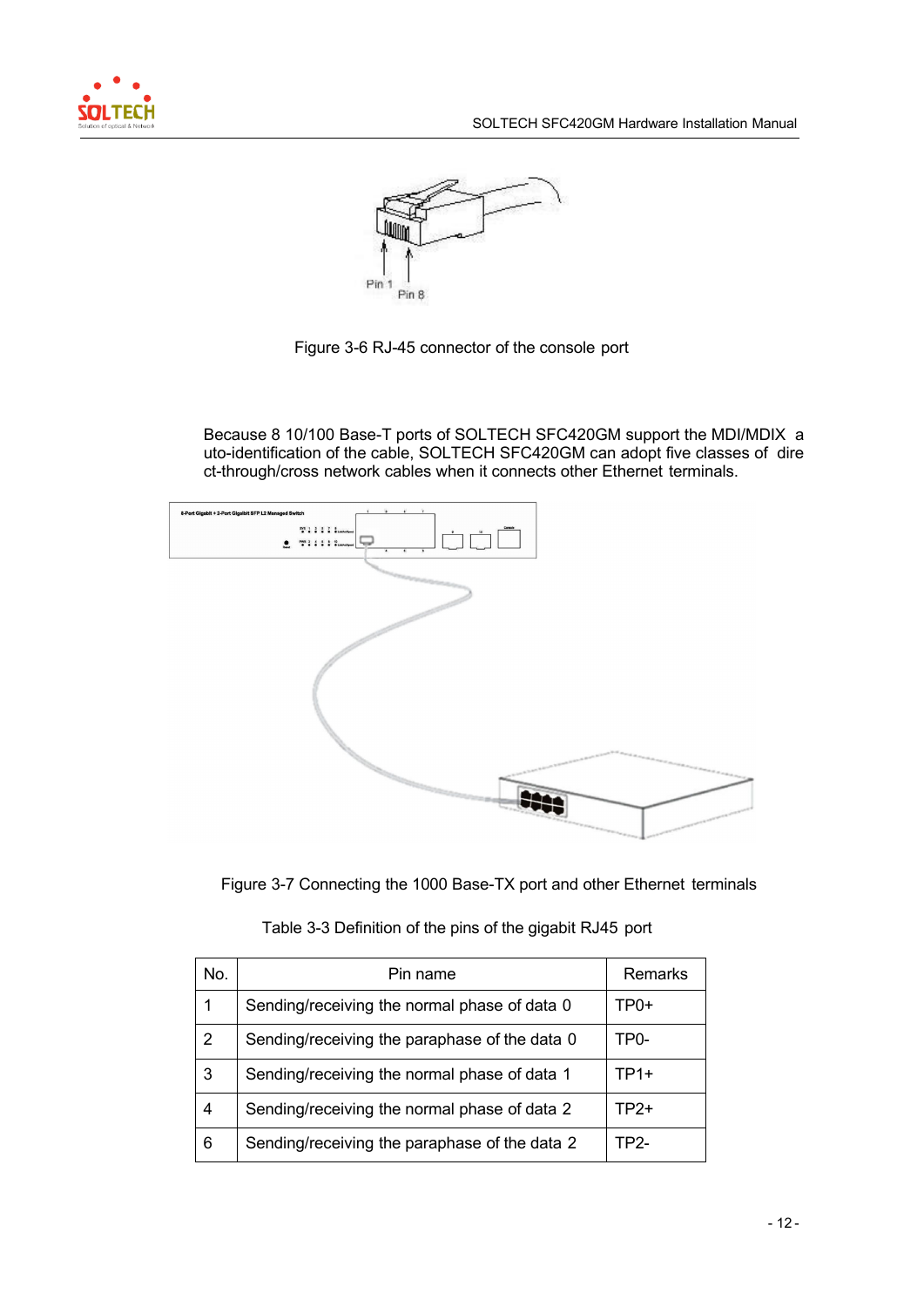<span id="page-15-0"></span>

| -5 | Sending/receiving the paraphase of the data 1 | TP1- |
|----|-----------------------------------------------|------|
|    | Sending/receiving the normal phase of data 3  | TP3+ |
| -8 | Sending/receiving the paraphase of the data 3 | TP3- |

The direct-through or cross network cable has the function of auto-identification, so th e five classes of direct-through/cross network cables can be used to connect other Et hernet devices.

# 4. Checking after Installation

Before electrically starting up the switch, perform the following checkups after the s witch is installed:

- If the switch is installed on the cabinet, check whether the installation point be tween the cabinet and the switch is strong. If the switch is installed on the des k, check whether there is enough space for the switch to discharge its heat a nd whether the desk is stable.
- Check whether the connected power meets the power requirements of the sw itch.
- Check whether the grounding line is correctly connected.
- Check whether the switch is correctly connected to other terminal devices.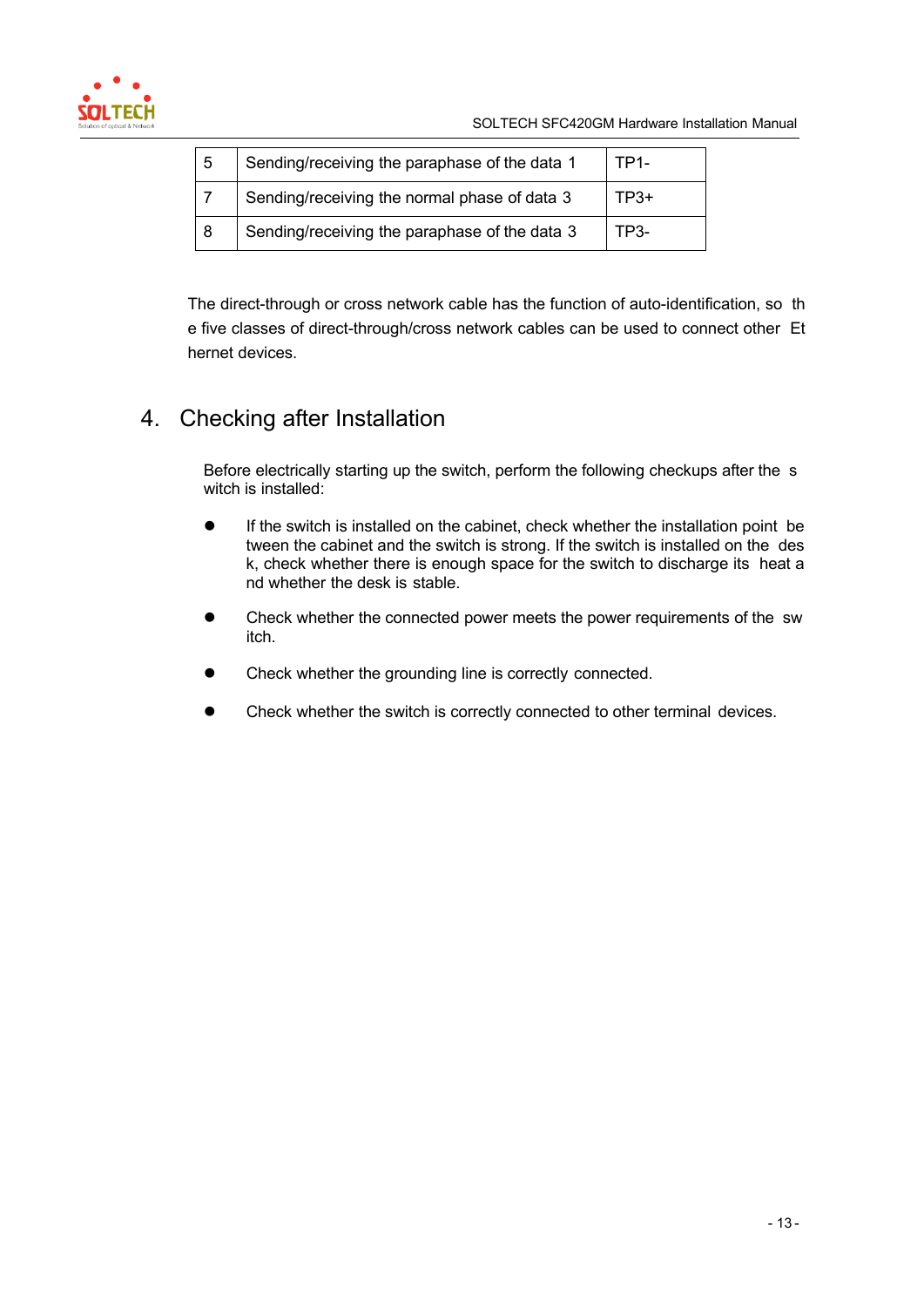<span id="page-16-0"></span>

# **Chapter 4 Maintaining Switch**

### **Caution:**

- 1) Before opening the machine box, make sure that you have released the static you carried and then turn off the power on-off of the switch. Before operating any step in Appendix B, read the section "**Safety Advice**".
- 2) Before performing operations beside the power supply or on the machine box, turn off the power on-off and plug out the power cable.

## 1. Opening the Machine Box

This section describes how to open the cover of the switch, required tools and oper ation methods.

### **Caution:**

When the power cable still connects the power supply, do not touch it.

When you open the cover the switch, you may use the following tools:

- Crossed screwdriver
- Static armguard

Perform the following steps to open the cover of the switch:

- (1) Turn off the power on-off of the switch.
- (2) Plug out all cables connected the back of the switch.
- (3) Take out the bolt from the machine box with the screwdriver.

#### **Note:**

The machine box comprises of two parts: cover and bottom.

(4) Open the cover by holding two sides of the cover towards the direction of the arrow key shown in the following figure: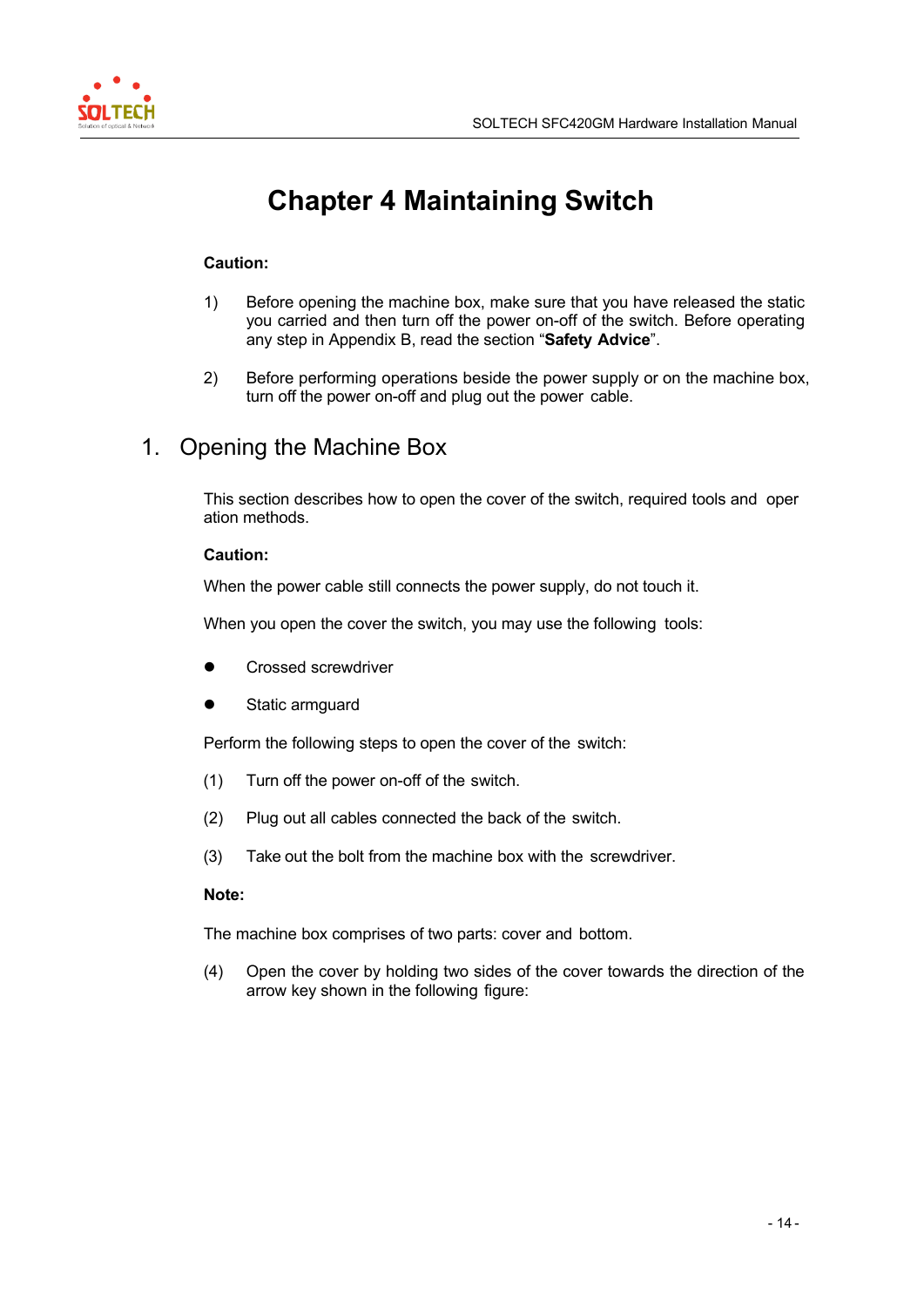<span id="page-17-0"></span>



(5) When the cover is opened, put it aside. The mainboard of the system appears.

#### **Note:**

After taking off the cover, put it horizontally and avoid it to be crushed or collided. Othe rwise, the machine box is hard to install.

## 2. Closing the Machine Box

The section mainly describes how to put the cover and close the machine box. Do as f ollows:

 $(1)$  Put them well according to their locations and joint them together along their sides. Se e the following figure.



- (2) When the cover and the bottom are closely tied, let the cover slide the slot of the fro nt template at the bottom.
- (3) Nail the bolt and screw it tightly with the screwdriver.
- (4) Reinstall the switch on the cabinet or the desk.
- (5) Reconnect all cables of the switch.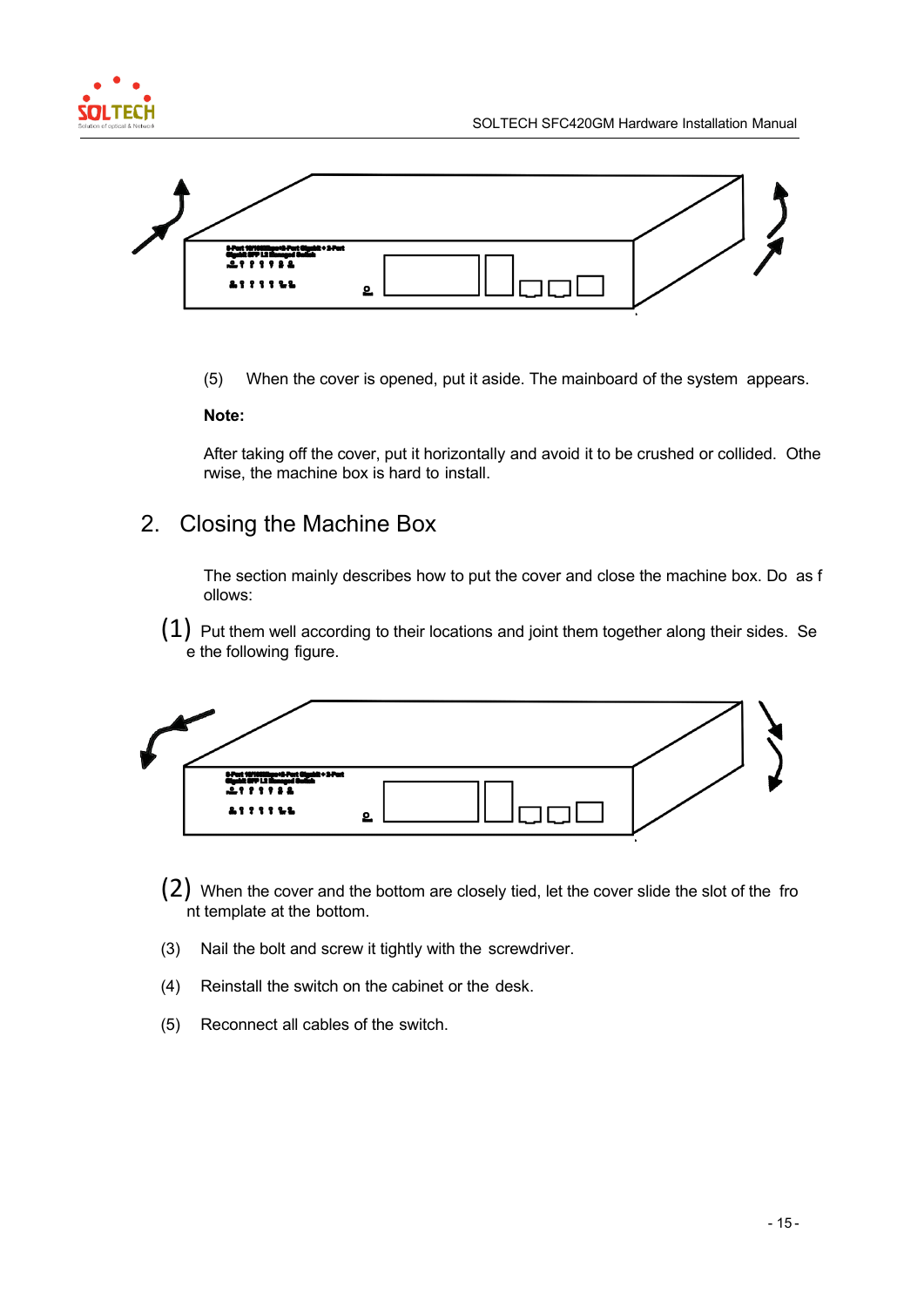<span id="page-18-0"></span>

# **Chapter 5 Hardware Fault Analysis**

The part describes how to remove the fault from the switch.

### 1. Fault Separation

The key for resolving the systematic faults is to separate the fault from the system. You can compare what the system is doing with what the system should do to detec t the fault. You need to check the following subsystems:

- Power and cooling systems—power and fan
- Port, cable and connection—ports on the front template of the switch and the cables connecting these ports

5.1.1 Faults Relative with Power and Cooling System

Do the following checkups to help remove the fault:

- When the power on-off is at the "ON" location, check whether the fan works n ormally. If the fan does not work well, check the fan.
- The working temperature of the switch is from 0 to 40 Celsius degrees. If the switch is too hot, check whether the air outlet and air inlet are clean and then do relative operations in section 2.3 "Requirements for Common Locations".
- If the switch cannot be started and the PWR indicator is off, check the power.
- 2. Faults Relative with Port, Cable and Connection

Do the following checkups to help remove the fault:

- If the port of the switch cannot be linked, check whether the cable is correctly connected and whether the peer connection is normal.
- If the power on-off is at the "ON" location, check the power supply and the po wer cable.
- If the console port does not work after the system is started up, check whethe r the console port is set to a baud rate of 9600 bps, eight data bits, no sum ch eck bit, one stop bit and no traffic control.

### 1. Indicator Description

The following table shows the indicators of the SOLTECH SFC420GM switch and th eir description: